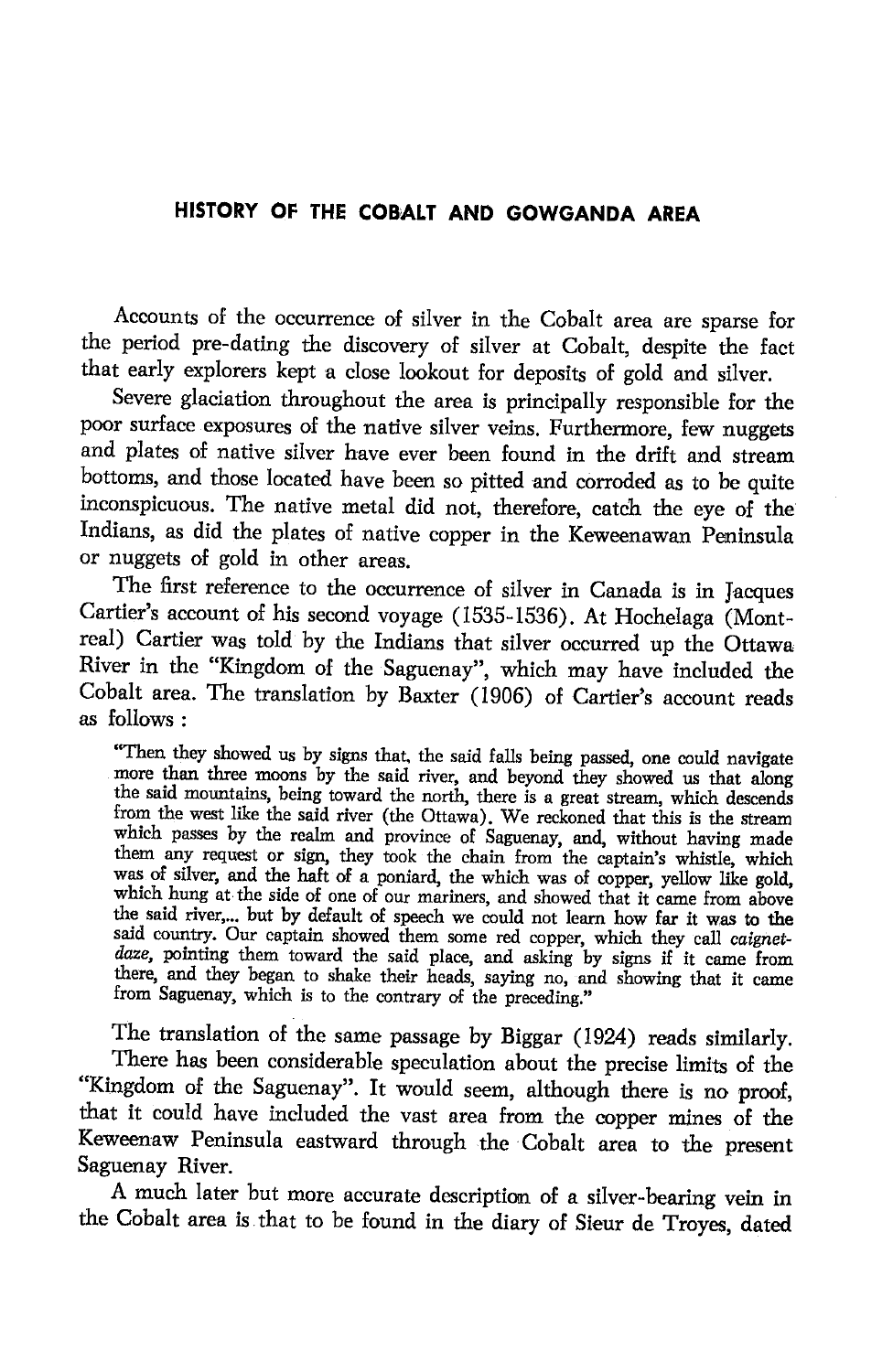1686, and on a map published in France in 1744. The location (Anse d la mine) is an argentiferous galena vein on the east shore of Lake Timiskaming some 8 miles southeast of Cobalt.

Sieur de Troyes visited the mine on the 24th of May, 1686 while on his way with a group of soldiers to oust the English from their trading posts on James Bay. In the same summer (1686) Le Chevalier de Tonty was sent from Montreal by M. de Devonville to explore the mine. He found it to contain what he thought were lead or tin minerals. His report was later considered by les M.M. Raudot (1708) who noted that the mine was located too far north of Montreal for profitable exploitation (see the Publication and Commentary of De Troyes, joumal by L'abbe I. Caron, 1918, pp. 45-46).

The vein first noted by the Sieur de Troyes was rediscovered in 1850 by Mr. E. V. Wright of Ottawa and developed as the Wright mine. It has produced only a few tons of ore (Barlow 1899 ; Miller 1913 ; Knight 1924).

Silver was discovered at Cobalt in 1903 while the Timiskaming and Northern Ontario railway was being constructed from North Bay to develop the agricultural land in the Haileybury area. Fred LaRose, a blacksmith employed in the construction of the railway, is credited with the first discovery, but the first application for claims, filed on August 13, 1903 was made by J. H. McKinley and E. F. Darragh, subcontractors who supplied ties for the railroad. They found silver-bearing float at the south end of Cobalt Lake. The fint assay results showed bismuth but no silver. McKinley subsequently sent the ore for assay to McGill University, and was informed by Dr. Milton Hersey of Montreal that the ore contained 4,000 ounces of silver per ton. Mr. LaRose brought some specimens of vein material to the manager of the Matabanick hotel at Haileybury who in turn showed them to Mr. T. W. Gibson, Director of the Ontario Bureau of Mines, during the latter's visit to Haileybury on business. On his return to Toronto, Mr. Gibson sent the material to Dr. Willet G. Miller, Ontario's first provincial geologist, with the suggestion that he immediately visit the area. Dr. Miller arrived in November and found that four veins had been located, three very rich in silver. In addition, Tom Hebert had staked the property that later became the Nipissing mine. Dr. Miller returned to Toronto with a spectacular collection of samples and reported the news through an article in the Mining Journal of New York and through an Ontario Bureau of Mines publication. The final discovery in 1903 was made by Neil King who staked the property on which the O'Brien mine was to rise in 1906 and to continue production without a break until 1966.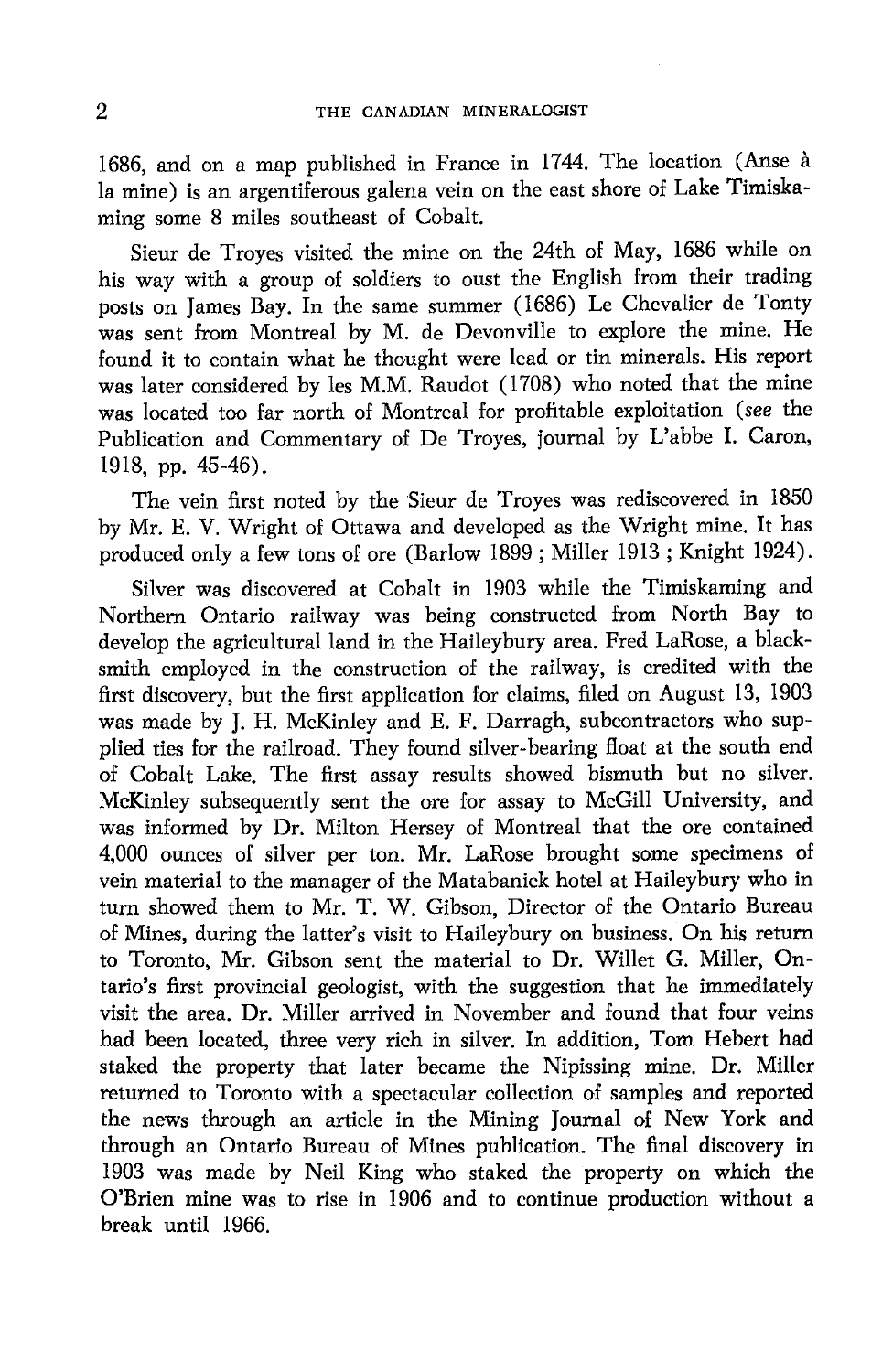## **HISTORY**

In May 1904 Dr. Miller returned to the area and began his classical geological study of Cobalt, which at that time was known as "Long Lake Construction camp". Miller, fearing that the name would be retained for the railway station to be located at this point, put up a post and wrote on a piece of board attached to the post "Cobalt Station, T. and N.O. Ry". The name took at once, and a bronze plaque commemorating Dr. Miller for giving Cobalt its name was unveiled at Cobalt November l, 1926.

In the spring of 1904, the world greeted reports of the silver discovery with apathy, but some prospectors came to the area. The most successful was W. G. Trethewey who learned of the silver discovery from Dr. Hersey, City analyst of Montreal. Mr. Trethewey's description, as recorded by Davis (1910), exudes the mood and nature of "Cobalt" at the time.

"While metallic silver had never amounted to much in Ontario, I was determined to visit Cobalt as soon as the snow was out. I came to Toronto, saw the department, got my licence and equipped myself for prospecting. I left Toronto on May 6, 1904: At that time one had to go to North Bay by the Grand Trunk, then on the C.P.R. to Mattawa, and by the short line to Temiskaming. From Temiskaming one had to get to Haileybury by the Lumsden steamers. From Haileybury we had to walk over a muddy trail about five miles to the new camp. No one at that time appeated to be very much impressed, even the fellows who made the discoveries not being at all excited, although the silver was looking them in the face....." "My idea was to buy something in the camp, but I discwered that no one was prepared to sell. I went back to Haileybury and hired a man there and came right back, pitched camp on what is now O'Brien property, and started to prospect. Alec Longwell, who was up there for Mr, Leonard, shared my tent with me. I was prospecting just two days. On the second day I went to Pickerel Lake, where Longwell thought there was something good, but found nothing, and came back to camp at I o"clock. About 4 o'clock I thought I would finish up the day, and I struck out in a northerly direction, to a section to which no one had paid any attention at all. The impression at that time was that the valley along which the T. and N.O, ran divided the mineral area from that which contained no silver, as all the discoveries so far had been made on the east side of the divide.

"I walked almost straight to the old Trethewey mine. I passed over several ridges until I struck one where the rock looked good, and I followed it south. As I walked along it I could see where the other fellows had torn away the moss. I came to a bluff where the point ran down into a srvamp. I had to wade into the water to get round its western face. I could not see the face of the cliff until I had got out about twenty feet, when I saw a black streak on its face and I knew it was a silver vein. My first anxiety was to see if anyone had been there before me, but after a careful examination I concluded that it was a virgin discovery. I had no axe with me, and there were fellows down at camp who would have made a wild rush up there if they had known, and I might have lost my mine. So I hid it as well as  $\tilde{I}$  could by throwing sticks and moss over the rock where I had chipped it, and I came down to my tent and quietly had my tea. I did not know how to get away from the camp without the others following me, so I said to my man, 'Give me my axe, I am going to chop a tree down.'

"I started out with my axe on my shoulder slowly enough until I got out of sight of the camp, and then I only hit the ground at the high places. I squared a post, put the number of my license and my name on it, and planted it firmly over the discovery. And I made a witness tree. Then I started along the blufi a tittle farther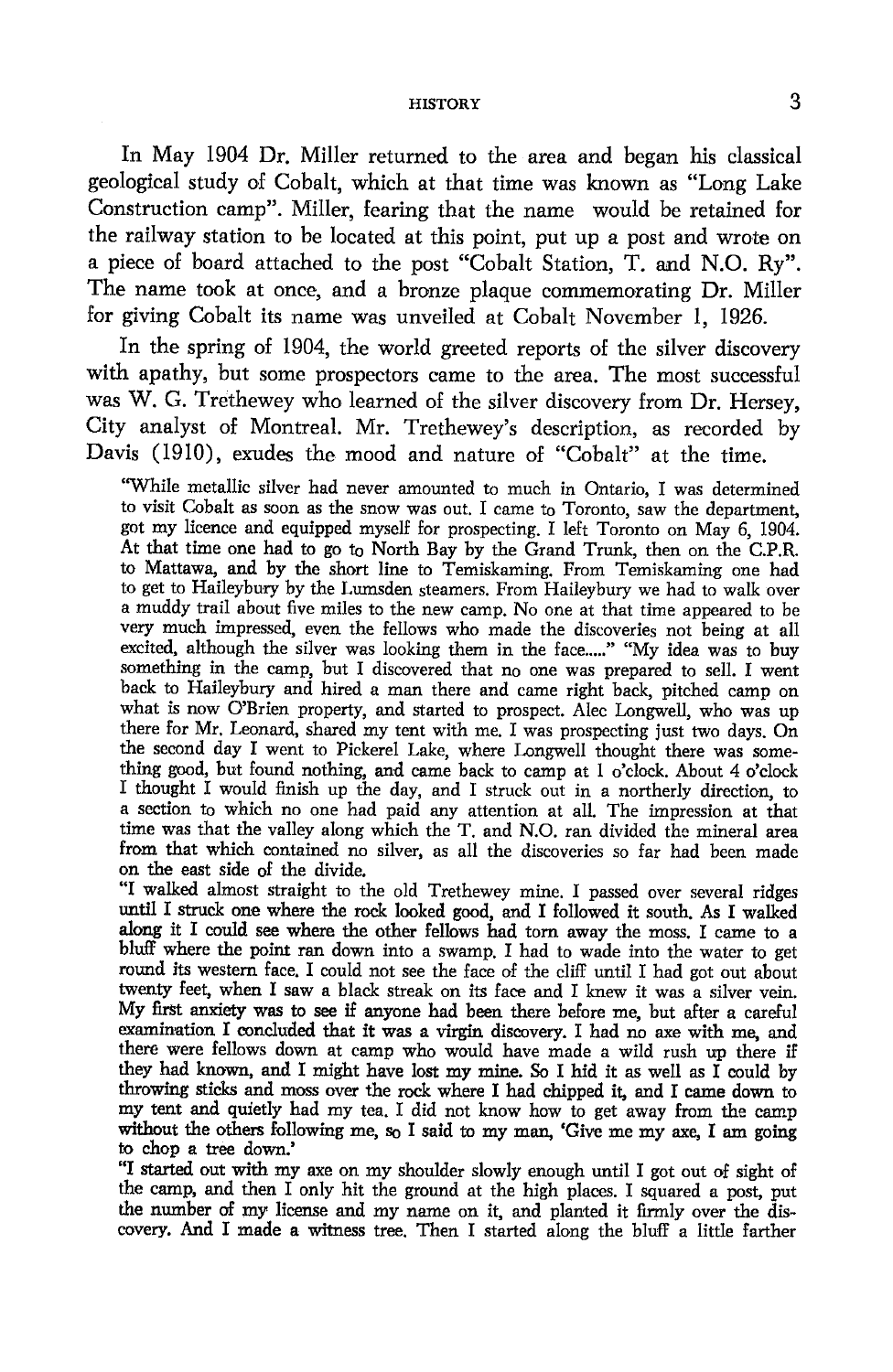and discovered the Coniagas mine. I knew by the indications that there was a vein, but it was dark and I was afraid of getting caught in the woods. I saw Prof. Miller that nighi and told him I had made a find and asked him to say nothing. He and his assistant, Cyril Knight, visited the property with me next morning, and we examined it thoroughly to see if there were any signs of prior discovery. But there was nothing. Alec. Longwell helped me to stake out the two claims. "I put in the first little steam plant that went into Cobalt, and then the dynamo for electric light. We shipped the second car of ore that ever came out of the camp, on October 1, 1904. I sold out in the fall of 1906, having at that time taken out \$600,000 in ore."

A photograph showing the Trethewey discovery vein in May, 1904 is given by Miller (1913) and reproduced as Figure 1. From an open cut abut 50 feet long and 25 feet deep, Trethewey took out about 340,000 ounces of silver. At no place was the vein more than eight inches wide. The veins discovered by Trethewey eventually proved to be complex networks of veins that yielded nearly 40 million ounces of silver.

Shortly after Trethewey's discovery A. Longwell found the vein that subsequently become the Buffalo mine, but this was one of the last dis-



FIG. 1. Trethewey vein and discovery post, May, 1904. (Taken from Miller, 1913, p. 260 - reproduced by G.S.C. with permission of Ont. Dept. of Mines).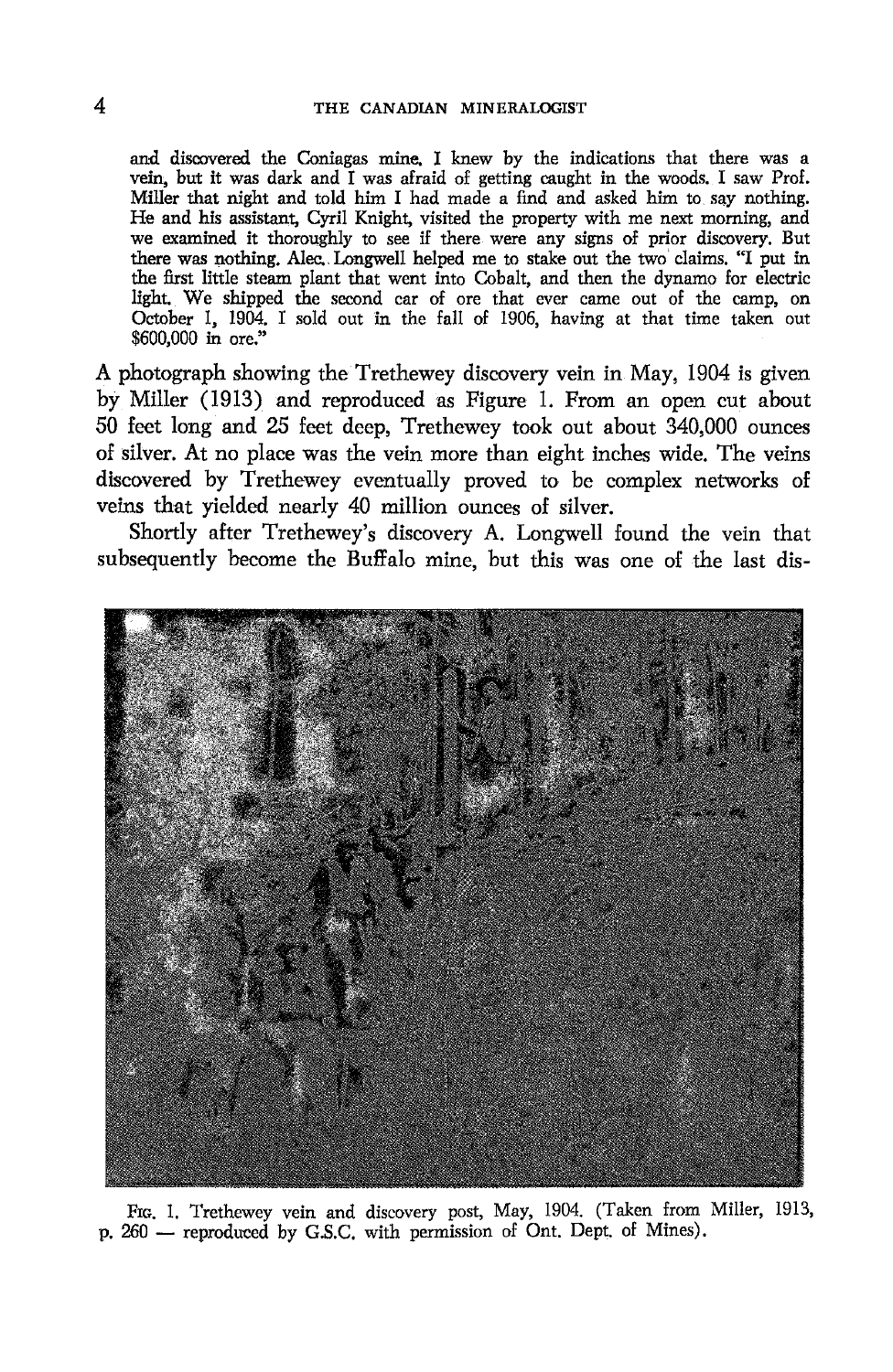## HISTORY O

coveries before the "mining boom" that was to follow. When Trethewey's first shipment, which contained slabs of native silver, reached the south a tremendous wave of excitement ensued. Abnost ovemight the whole of Coleman township was studded with comer posts and the town of Cobalt sprang into existence on bare rock in the middle of the mining area. The camp grew and prosperd, and by the end of 1905 there were 16 mines in operation.

Subsequent mines in the Cobalt area were discovered with more difficulty and the history of the Temiscaming mine, discovered in 1906 by a syndicate under the direction of R. A. Carfwright, provides an excellent example. The find was in the New Lake area, then a new area about 3 miles southeast of Cobalt. It consisted of a wide cobalt arsenide vein at surface. The cobalt arsenide changed to barren calcite in a short distance, but the syndicate continued to sink a shaft in barren calcite for 80 feet. The vein was then drifted in both directions, and at a point 90 fet north of the shaft, the vein became a fifteen-inch wide vein of very high-grade silver ore.

By 1906, exploration began fanning outward from Cobalt and this led to discoveries of silver in Casey and Harris townships in 1906, in South Lorrain township in 1907, and in the Miller Lake, Gowganda Lake, Elk Lake, and Maple Mountain areas in 1908. This exploration also led to discoveries of other mining camps, including Iarder Lake in 1906, Porcupine in 1909, Kirkland take in 1911, and Matachewan in 1916.

Mining activity in the Cobalt area continued at a very high level and in 1910 the world's largest air compressor was built to service the mines in the Cobalt area. This compressor, which is still in usg is located in the bed of the Montreal River about nine miles south of Cobalt : it compresses air by the direct action of falling water into a vertical 300-foot shaft. Air is delivered to the mines via pipeline.

Silver production reached its peak in 1911, when 31,507,791 ounces of silver were shipped, and continued at a high level until 1922 when I0,7II,727 ounces of silver were shipped. With the drop in the price of silver during the 1920's and depletion of silver ore, the mines began closing. By 1929 most mines had ceased operations and the town of Silver Centre, which had served the mines in South Lorrain township, ceased to exist. In the Cobalt and Gowganda areas, however, a few mines continued to operate, most of them intermittently, and local miners leased mines that had been closed but were believed to contain small silver veinlets. The miners recovered silver from these veinlets and paid the mine owners a royalty on smelter retums. Operations continued in this manner until about 1950.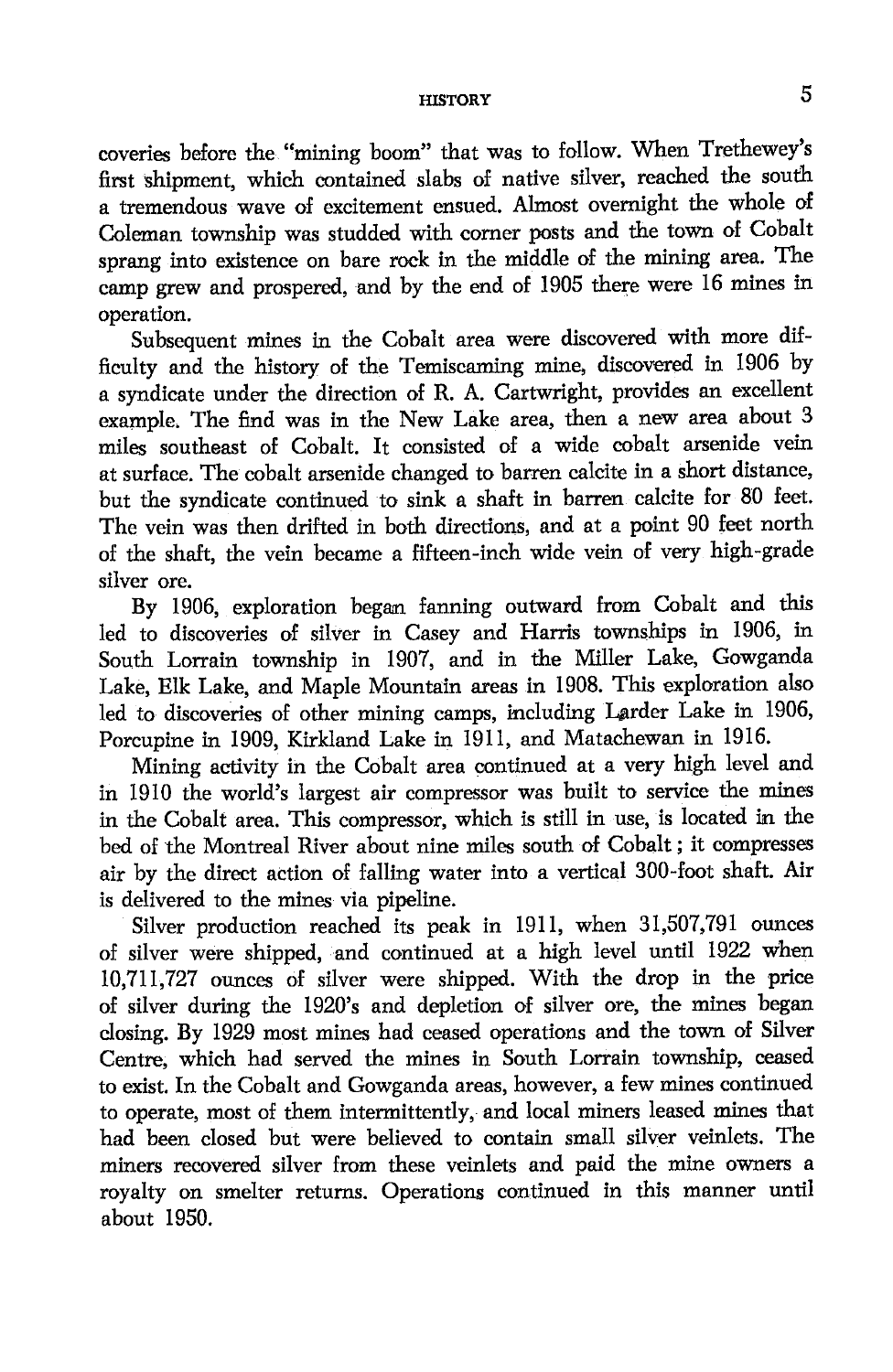Mining activity increased in the early 1950's as a result of world-wide demand for cobalt. This activity, combined with the extensive diamond drilling from underground workings of old mines, led to discoveries of new veins and nests of veins that had not been found by the early workers. New companies were formed and ore was mined by using the shafts of old mines in the Cobalt area, Casey township, South Lorrain township, and the Gowganda area. The demand for cobalt dropped in 1957 and mining activity began to wane. The increase in the price of silver in 1960, however, brought new interest to the camp, and more exploration, largely by diamond drilling from underground workings, led to the discoveries of still more silver ore. By 1963, Cobalt's 60th anniversary, eight mines were operating in the Cobalt and Gowganda areas. By 1965, however, operations ceased in South Lorrain township and, in 1968, in Casey township, both because of ore depletion. Subsequent exploration in South Lorrain township by another company has led to the discovery of still another nest of veins which are expected to be mined in 1972.

About 600 million ounces of silver, 45 million pounds of cobalt, 16 million pounds of nickel, and 5 million pounds of copper have been won from these deposits.

The geology and mineralogy of the Cobalt and Gowganda areas have been studied by many capable workers from the date of first discovery of ore to the present date. W. G. Miller was the first to study the geology of Cobalt, and he published a series of reports including his classical one published in 1913. This was followed by a detailed study of the Cobalt and South Lorrain Areas by C. W. Knight; his report, published in 1924, is still widely used. Geological studies of the Gowganda area were made by A. G. Burrows in 1920 and 1926, and by E. S. Moore in 1956. R. Thomson, resident geologist at Cobalt for the Ontario Department of Mines from 1950 to 1967, re-studied the geology of Cobalt which he reported in detail as a series of maps and preliminary reports in the early 1960's. Mineralogical studies were first conducted at the Ontario Bureau of Mines by C. W. Knight, W. Campbell, H. V. Ellsworth, and E. W. Todd, and at the University of Toronto by T. L. Walker and A. L. Parsons.

Subsequent mineralogical studies were generally small investigations by a number of difierent workers, but a comprehensive study was made of the Cobalt ores by E. Thomson in 1930, and of the Gowganda and South Lorrain ores by E. S. Bastin in 1949 and 1950, respectively.

The present study on the mineralogy, petrology and geochemistry of the ores was made during the period of 1964 to 1970 by personnel in the Department of Energy, Mines and Resources, Ottawa, and on fluid inclusions by S. D. Scott and T. P. O'Connor, University of Toronto. During